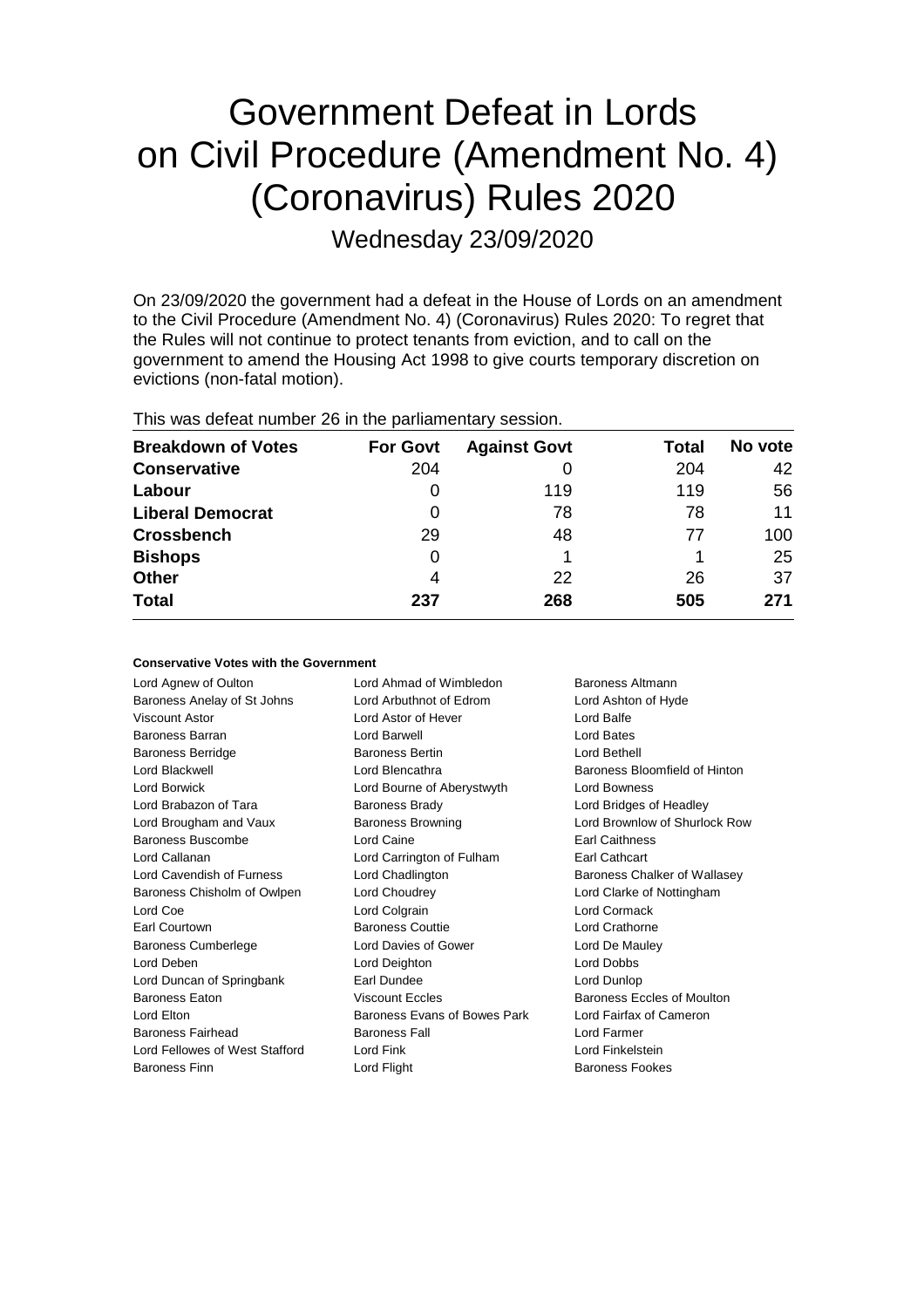Lord Forsyth of Drumlean Lord Framlingham Lord Fraser of Corriegarth Lord Gardiner of Kimble<br>
Lord Gilbert of Panteg<br>
Lord Glenarthur Lord Gilbert of Panteg Lord Glenarthur Lord Gold Baroness Goldie Lord Goodlad Viscount Goschen Lord Greenhalgh Lord Grimstone of Boscobel Lord Hague of Richmond Viscount Hailsham Lord Hamilton of Epsom Lord Haselhurst **Lord Hayward Communist Communist Baroness Helic Communist Communist Communist Communist Communist Communist Co** Lord Herbert of South Downs Baroness Hodgson of Abinger Baroness Hooper Lord Horam Lord Howard of Lympne Earl Howe Lord Howell of Guildford **Lord Hunt of Wirral** Baroness Jenkin of Kennington Lord Jopling Lord King of Bridgwater Lord Kirkham Lord Kirkhope of Harrogate Lord Lamont of Lerwick Lord Lang of Monkton Lord Lansley Lord Leigh of Hurley Lord Lilley Marquess of Lothian **Lord Lord Lucas** Lord Lucas **Lord Mackay of Clashfern** Lord Mancroft **Baroness Manzoor** Baroness Manzoor **Lord Marland** Lord McColl of Dulwich Baroness McGregor-Smith Lord McInnes of Kilwinning Baroness McIntosh of Pickering Baroness Meyer Baroness Mobarik Baroness Mone **Duke of Montrose Baroness Morris of Bolton** Baroness Morrissey Lord Moynihan Lord Nash Baroness Neville-Jones Baroness Neville-Rolfe Baroness Newlove Baroness Nicholson of Winterbourne Baroness Noakes Lord Northbrook Lord Norton of Louth Lord O'Shaughnessy Lord Parkinson of Whitley Bay Lord Patten Baroness Penn Lord Pickles Baroness Pidding **Communist Construction** Lord Polak **Lord Popat** Lord Popat Lord Price Lord Rana Lord Randall of Uxbridge Lord Ranger **Baroness Rawlings** Lord Reay<br>
Baroness Redfern **Baroness Rames Lord Reast Corporation** Lord Ribeiro Baroness Redfern **Lord Renfrew of Kaimsthorn** Viscount Ridley Lord Risby Lord Robathan Baroness Rock Lord Rotherwick Lord Saatchi Baroness Sanderson of Welton Lord Sassoon **Baroness Sater** Baroness Sater Baroness Scott of Bybrook Baroness Seccombe Lord Selkirk of Douglas Baroness Shackleton of Belgravia Lord Sheikh Baroness Shephard of Northwold Lord Sherbourne of Didsbury Baroness Shields Lord Shinkwin Earl Shrewsbury **Example 20** Lord Smith of Hindhead Baroness Stedman-Scott Lord Sterling of Plaistow **Lord Strathclyde** Baroness Stroud Lord Suri Lord Swinfen Lord Taylor of Holbeach Lord Tebbit **Lord Trefgarne** Construction Construction Construction Construction Construction Construction Const Lord Trimble Lord True Lord Tugendhat Lord Vaizey of Didcot **Baroness Vere of Norbiton** Baroness Verma Lord Vinson Lord Wakeham Lord Waldegrave of North Hill Lord Wasserman Lord Wei Lord Wharton of Yarm Lord Whitby Baroness Wilcox Lord Willetts Baroness Williams of Trafford Lord Wolfson of Aspley Guise Baroness Wyld Lord Young of Graffham Lord Young of Cookham Viscount Younger of Leckie

Lord Lingfield Earl Liverpool

### **Conservative Votes against the Government**

#### **Labour Votes with the Government**

#### **Labour Votes against the Government**

Lord Bassam of Brighton **Lord Berkeley Baroness Blower** Lord Blunkett Lord Boateng Lord Bradley Lord Brooke of Alverthorpe **Lord Browne of Ladyton** Baroness Bryan of Partick Lord Campbell-Savours **Lord Carter of Coles** Baroness Chakrabarti

Lord Adonis Lord Allen of Kensington Lord Alli

Lord Anderson of Swansea **Baroness Andrews** Baroness Armstrong of Hill Top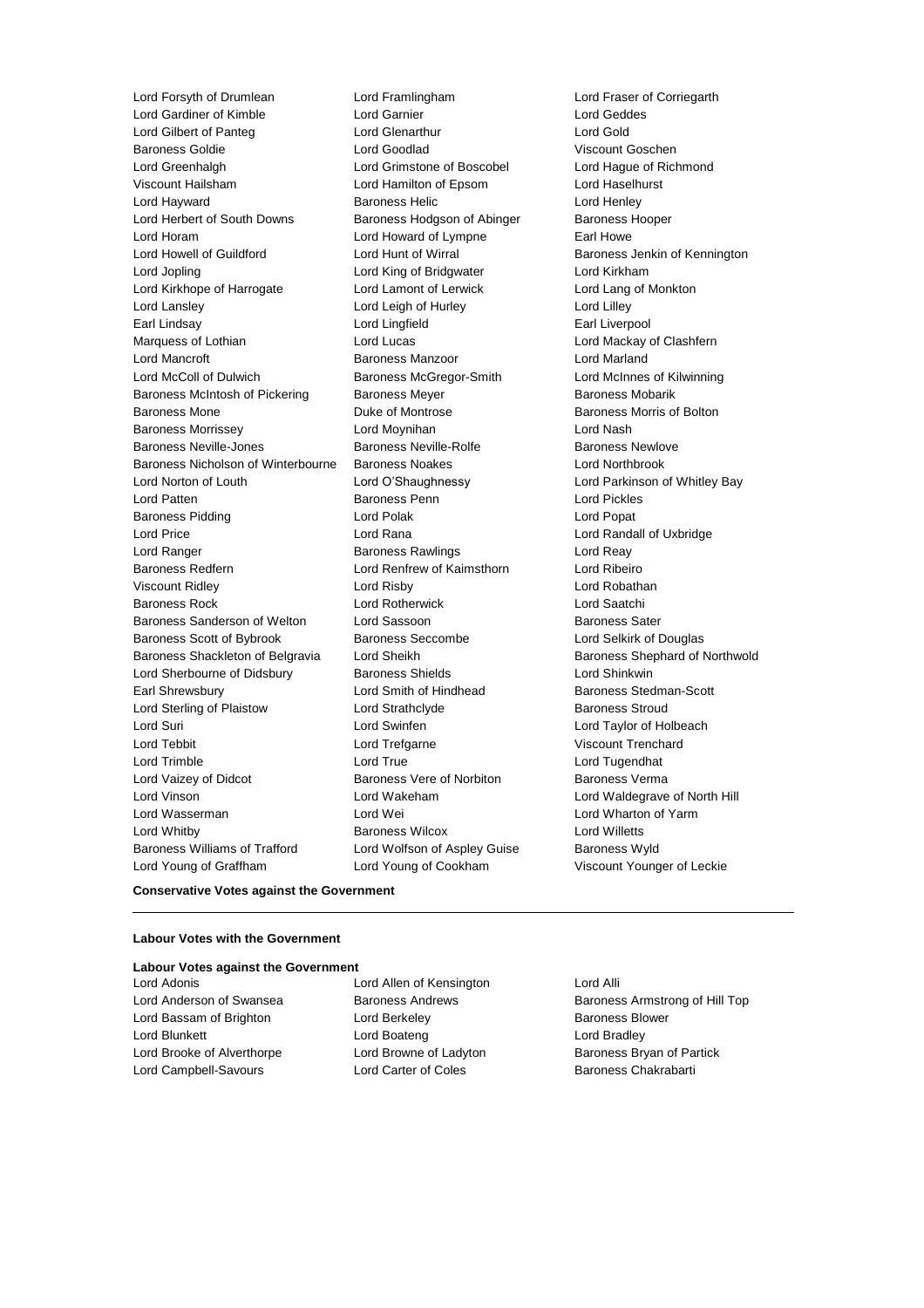Viscount Chandos **Lord Clark of Windermere** Baroness Clark of Kilwinning<br>
Lord Collins of Highbury **Baroness Crawley** Baroness Crawley Lord Cunningham of Felling Lord Davidson of Glen Clova Lord Donoughue Baroness I<br>
Lord Dubs Lord Clova Lord Fatwell Baroness Lord Elder Lord Dubs Lord Eatwell Lord Elder Lord Faulkner of Worcester Lord Foulkes of Cumnock Baroness Gale Lord Glasman **Lord Goldsmith** Baroness Goudie Lord Grantchester Lord Griffiths of Burry Port Lord Grocott Lord Hain Viscount Hanworth Lord Harris of Haringey Lord Haskel **Lord Haworth** Baroness Hayter of Kentish Town Baroness Healy of Primrose Hill Lord Hendy **Baroness Henig** Baroness Henig Baroness Hilton of Eggardon Lord Hollick Lord Howarth of Newport Lord Hunt of Kings Heath Baroness Jay of Paddington Lord Jones Baroness Jones of Whitchurch Lord Judd Lord Kennedy of Southwark Lord Kestenbaum Lord Knight of Weymouth Baroness Lawrence of Clarendon Lord Lennie Lord Levy Lord Liddle Lord Lipsey **Lord MacKenzie of Culkein** Baroness Mallalieu Lord Mandelson Baroness Massey of Darwen Lord Maxton Lord McAvoy Lord McConnell of Glenscorrodale Baroness McIntosh of Hudnall Lord McKenzie of Luton Lord McNicol of West Kilbride Lord Mendelsohn Lord Mitchell **Lord Monks** Christian Baroness Morgan of Huyton Lord Morgan **Baroness Morris of Yardley** Lord Murphy of Torfaen Baroness Nye **Baroness Osamor** Character Control Lord Pendry Baroness Pitkeathley Lord Ponsonby of Shulbrede Baroness Primarolo Baroness Prosser **Baroness Quin** Baroness Quin Baroness Ramsay of Cartvale Baroness Rebuck Lord Reid of Cardowan Lord Robertson of Port Ellen Lord Rooker **Lord Rosser** Communications Contained Baroness Royall of Blaisdon Lord Sawyer **Baroness Sherlock** Baroness Sherlock Baroness Smith of Gilmorehill<br>Baroness Smith of Basildon **Baroness Sherlock** Lord Soley Baroness Smith of Basildon Lord Snape Lord Stevenson of Balmacara Baroness Taylor of Bolton Baroness Thornton Lord Touhig Lord Triesman Lord Tunnicliffe Lord Turnberg Lord Watson of Invergowrie Lord Watts Baroness Wheeler **Baroness Whitaker Baroness Whitaker** Lord Whitty Baroness Wilcox of Newport Lord Wills Lord Winston Lord Young of Norwood Green Baroness Young of Old Scone

**Baroness Crawley Collins of Felling Lord Cunningham of Felling Corporation Collins Corporation Curaw**<br>Lord Donoughue Lord Cunningham Baroness Drake

#### **Liberal Democrat Votes with the Government**

#### **Liberal Democrat Votes against the Government**

| Lord Addington                                | Lord Alderdice                     | Lord Allan of Hallam           |
|-----------------------------------------------|------------------------------------|--------------------------------|
| Baroness Bakewell of Hardington<br>Mandeville | <b>Baroness Barker</b>             | Lord Beith                     |
| Baroness Benjamin                             | Baroness Bonham-Carter of Yarnbury | Baroness Bowles of Berkhamsted |
| Lord Bradshaw                                 | Lord Bruce of Bennachie            | Lord Burnett                   |
| <b>Baroness Burt of Solihull</b>              | Lord Campbell of Pittenweem        | Lord Chidgey                   |
| Lord Clement-Jones                            | <b>Lord Cotter</b>                 | Lord Dholakia                  |
| <b>Baroness Doocey</b>                        | <b>Baroness Featherstone</b>       | Lord Foster of Bath            |
| Lord Fox                                      | Baroness Garden of Frognal         | Lord German                    |
| Earl Glasgow                                  | Lord Goddard of Stockport          | Lord Greaves                   |
| <b>Baroness Grender</b>                       | Baroness Hamwee                    | Baroness Harris of Richmond    |
| <b>Baroness Humphreys</b>                     | Lord Hussain                       | Baroness Hussein-Ece           |
| Baroness Janke                                | Lord Jones of Cheltenham           | Baroness Kramer                |
| Lord Marks of Henley-on-Thames                | Lord McNally                       | Lord Newby                     |
| <b>Baroness Northover</b>                     | Lord Oates                         | Lord Paddick                   |
| Lord Palmer of Childs Hill                    | <b>Baroness Parminter</b>          | <b>Baroness Pinnock</b>        |
| Lord Purvis of Tweed                          | Baroness Randerson                 | Lord Razzall                   |
| Lord Redesdale                                | Lord Rennard                       | Lord Roberts of Llandudno      |
| Baroness Scott of Needham Market              | Lord Sharkey                       | Baroness Sheehan               |
|                                               |                                    |                                |